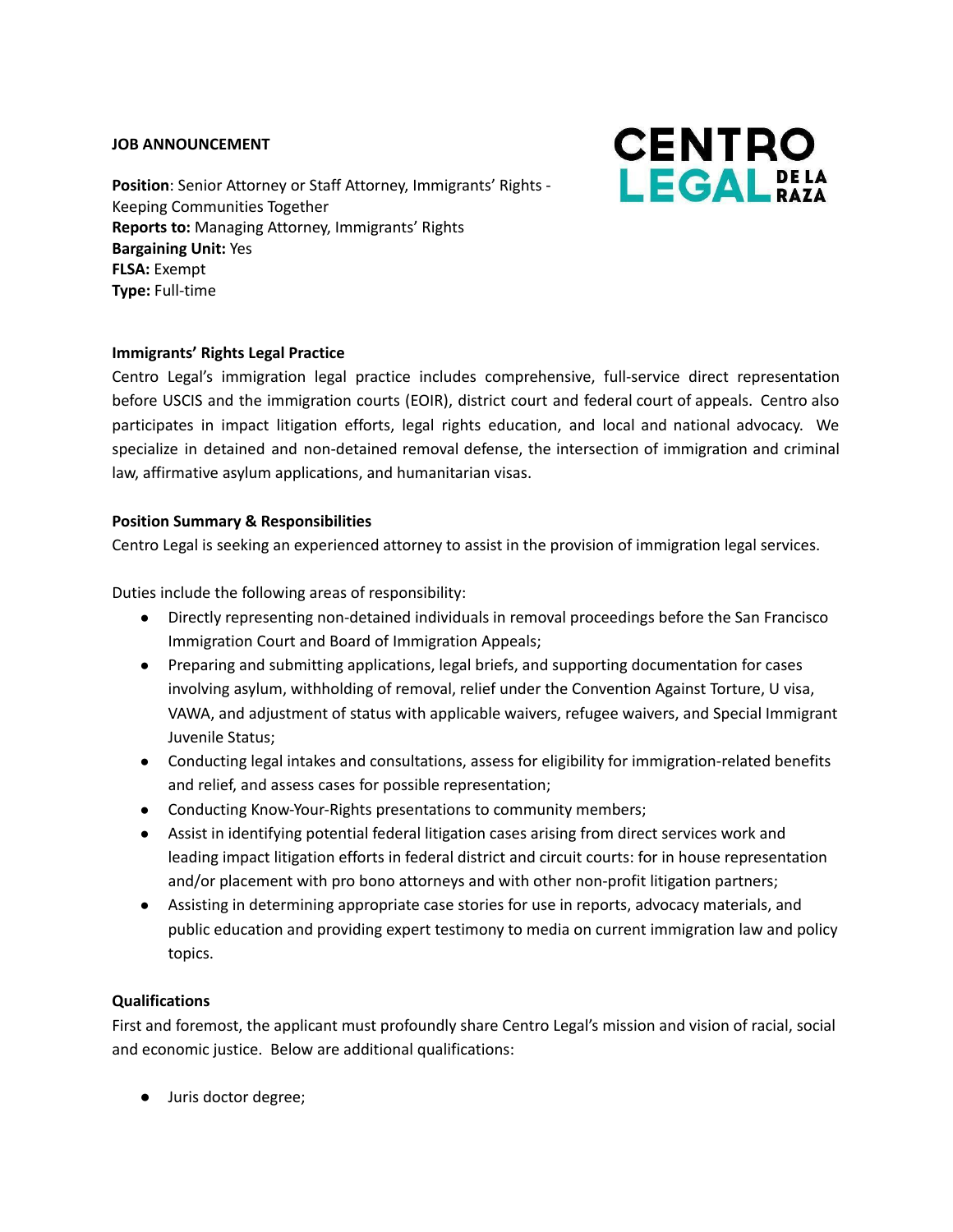- *Staff Attorney:* admitted and in good standing with a State bar (California preferred but not required) (candidates awaiting bar results, or planning to take the bar exam upon graduation, will also be considered);
- *○ Senior Staff Attorney*: admitted and in good standing with a State bar;
- Experience in immigration law;
	- *○ Staff Attorney:* experience in immigration law preferred but not required;
	- *○ Senior Staff Attorney*: minimum of three (3) years of experience in immigration law required;
- Excellent writing, research, analytical, and verbal communication skills;
- A demonstrated commitment to civil liberties, immigrant justice, and public interest law;
- Demonstrated ability to work cooperatively on projects with lawyers, other staff members, and with diverse community organizations;
- Demonstrated commitment to diversity within the office and a personal approach that values all individuals and respects differences regarding race, ethnicity, age, gender identity and expression, sexual orientation, religion, ability, socio-economic circumstance, immigration status, and record of arrest or conviction and;
- Fluency in Spanish required.

## **Compensation**

Salary is competitive and commensurate with experience ranging from \$64,821- \$79,231. We provide a generous benefits package, including life insurance, LTD, leave policies, vacation, and December holiday office closure at full pay.

# **To Apply**

Review of applications will begin immediately and continue until the position is filled. Applicants are encouraged to apply as soon as possible. Submit via email only: 1) cover letter, 2) resume, and 3) a list of three professional references. Include "**Staff Attorney, Immigrants' Rights-KCT" or "Senior Staff Attorney, Immigrants' Rights-KCT"** in the subject line. Please email application materials directly to [jobs@centrolegal.org](mailto:jobs@centrolegal.org)

# **POSITION OPEN UNTIL FILLED**

# **About Centro Legal de la Raza**

Founded in 1969 and headquartered in Oakland, California, Centro Legal de la Raza (Centro Legal) is a comprehensive legal services and advocacy organization protecting and advancing the rights of immigrant, low-income, and Latino communities through bilingual representation, education, and advocacy. We combine quality legal services with know-your-rights education, affirmative litigation, and youth development, ensuring access to justice for thousands of individuals and families each year throughout Northern and Central California.

For more information, visit our website: <https://centrolegal.org/>

### **Diversity Statement**